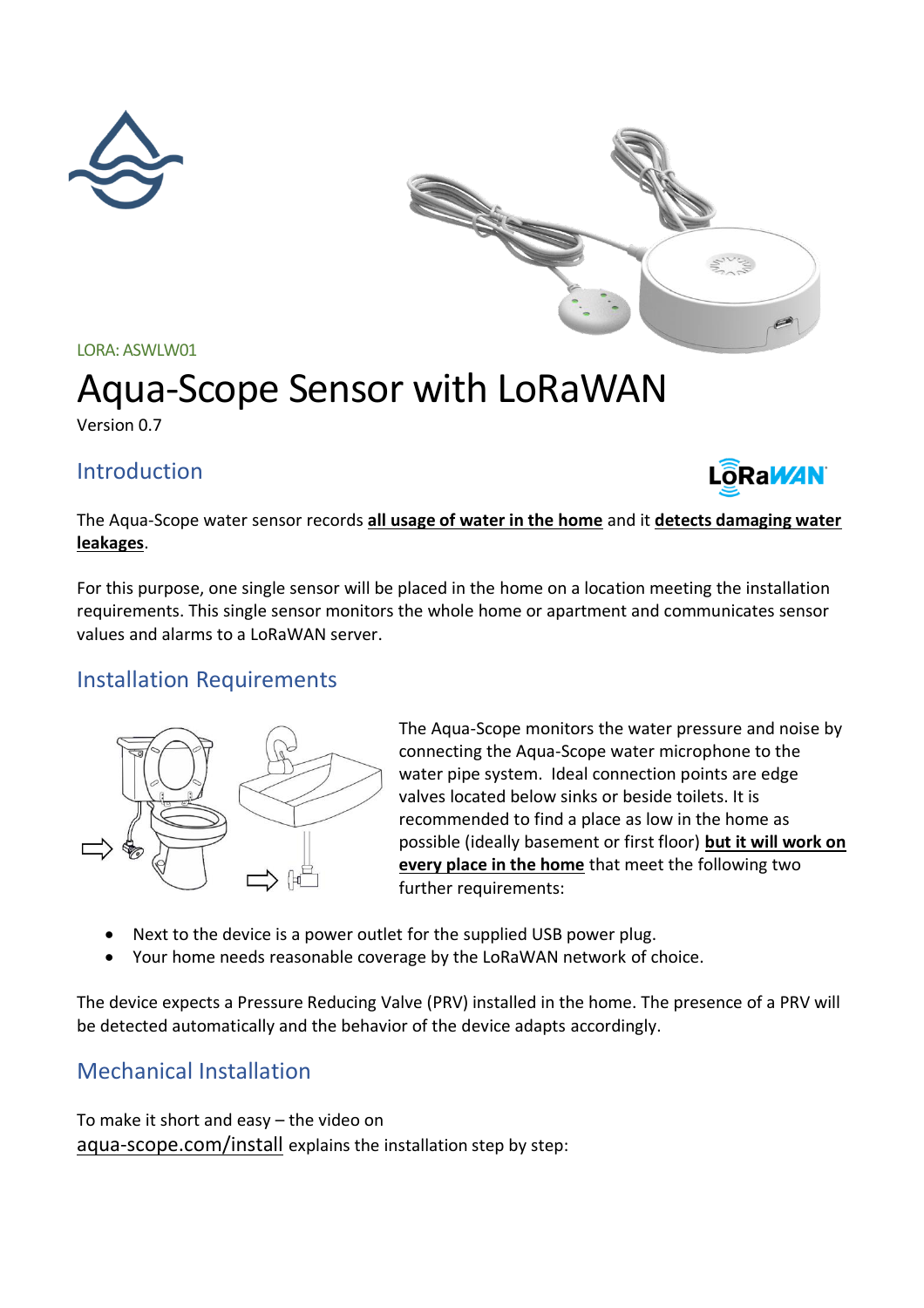- 1. In case there are two edge valves under the sink, please identify the cold-water supply. Just open hot water and check which valve warms up.
- 2. Close the faucet and close the edge valve by turning clockwise.
- 3. Remove the metal hose from the edge valve using the 19 mm wrench supplied.
- 4. Mount the T-shaped connector on top of the edge valve and fasten the nut using the 19 mm wrench.
- 5. Connect the metal hose to the upper end of the connector and fasten the nut using the 19 mm wrench.
- 6. Screw the Aqua-Scope microphone into the side opening of the connector and fasten it by hand. There is no need to make this super-tide.
- 7. Re-Open the edge valve by turning the knob anticlockwise.
- 8. Please check all three connections for some seconds that there are no leaks.



- 9. Attach the Aqua-Scope on a suitable location using the double sides tape and plug the microphone into one of the two round sockets. Attach the optional water contact sensor to the other outlet if desired.
- 10. Power the device using the USB Power Plug.

# Factory Default

To return to factory default and reset all configuration parameters push the button right after the initial buzzer beep (but not earlier!) and keep it pushed for 5 seconds. 5 short beeps will help you counting. After 5 seconds you will see three short green LED pulses with a low frequency sound. Now release the button!

# Pairing with the LoRaWAN Network

The device supports **LoRaWAN Class A and OTAA** activation. It requires LoRaWAN coverage from your LoRaWAN provider of choice. Your LoRaWAN service must register the new device before the OTAA operation. LoRaWAN OTAA requires three device-specific keys for this process:

- Device-EUI (unique key to identify this device)
- Application-EUI (unique key to identify the service of this device)
- App-Key (unique secret key to secure network connection setup)

You find all three keys printed out as label printed out inside the package. Furthermore, you find a QR-code with the Device-EUI right in the device.

Using the service **<http://io.aqua-scope.com/lora/>** you can download the complete set of keys plus additional device information. Please contact [support@aqua-scope.com](mailto:support@aqua-scope.com) to receive your access credentials for this service.

During pairing the LED will blink red/green. Once connected successfully the LED will glow green indicating normal operation.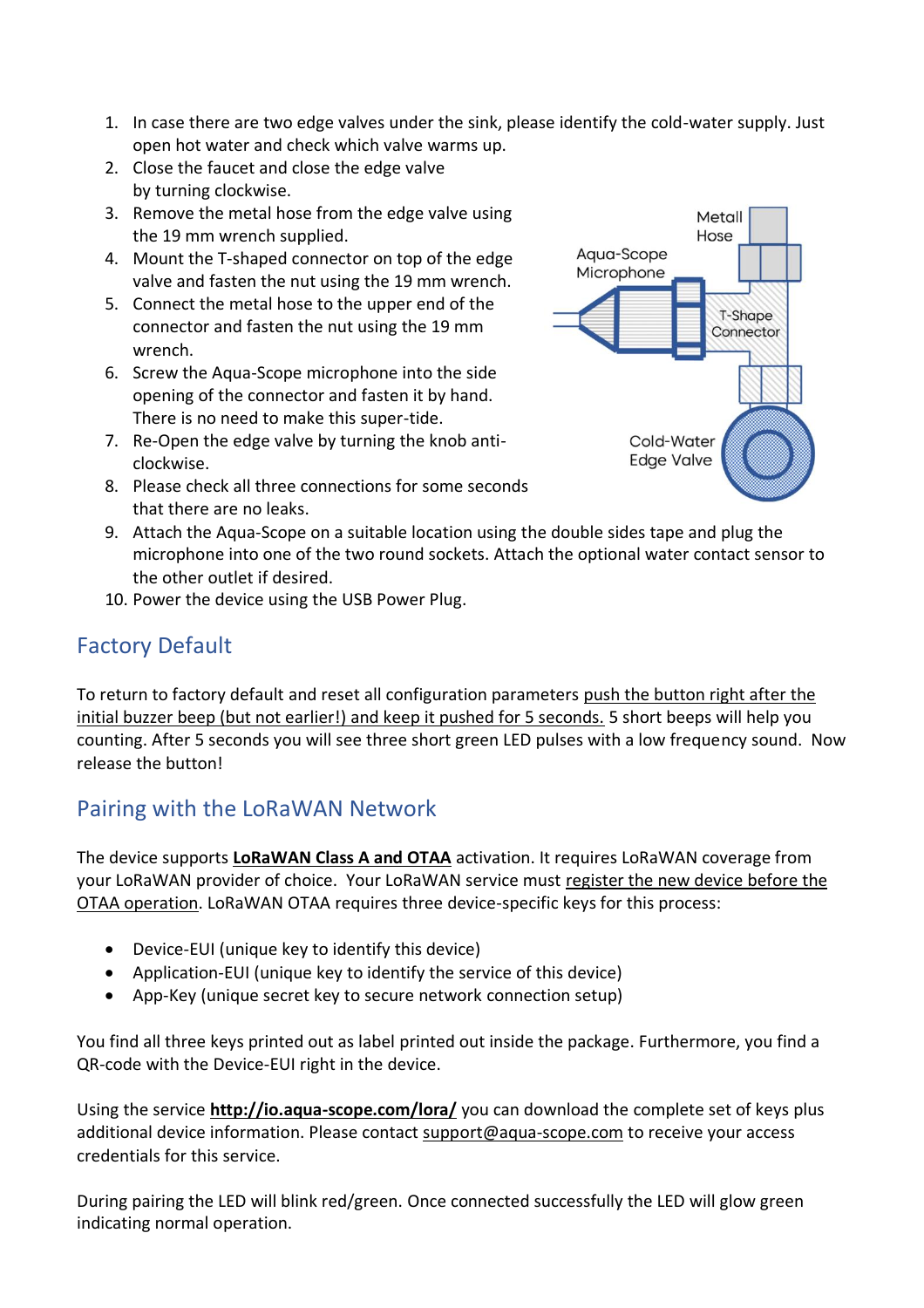During the first 24 hours the system will perform an initial calibration. In this time water usage is not monitored.

## TTN Integration

The Things Network (TTN) is a free community based LORAWAN network with global reach. If there is a TTN Gateway near your home you can use the water sensor without any further hardware If no – may be this is a good reason to join the community with your own gateway.



After the registration of the device with TTN please use the "HTTP Integration" to forward all data to '**io.aqua-scope.com/lora/ttn\_in.php**'. Convenient access for test purposes is possible using '**io.aquascope.com/lora/ttn\_out.php?dev=TTNDEVNAME**'. The link '**io.aqua-scope.com/lora/ttn.zip**' allows downloading the two scripts for change, inspection and further use on own server.

## Functions and Usage

## **Water Flow**

The device will report each take of water including the duration plus the consumed amount of water. This function is deactivated on default but can be activated using configuration parameter #28.

## **Ambient Sensors**

The current water pressure, the ambient temperature and the incremental water consumption from last report is reported in periods of 15 minutes. The reporting period can be defined using configuration parameter #29.

## **Leckage Detection**

To detect leaks some water must have escaped from the water system. Hence, leak detection does not protect you from leaks but minimizes the damage of leaks.

Damage happens if a certain amount of water has enough time to impact construction material and furniture.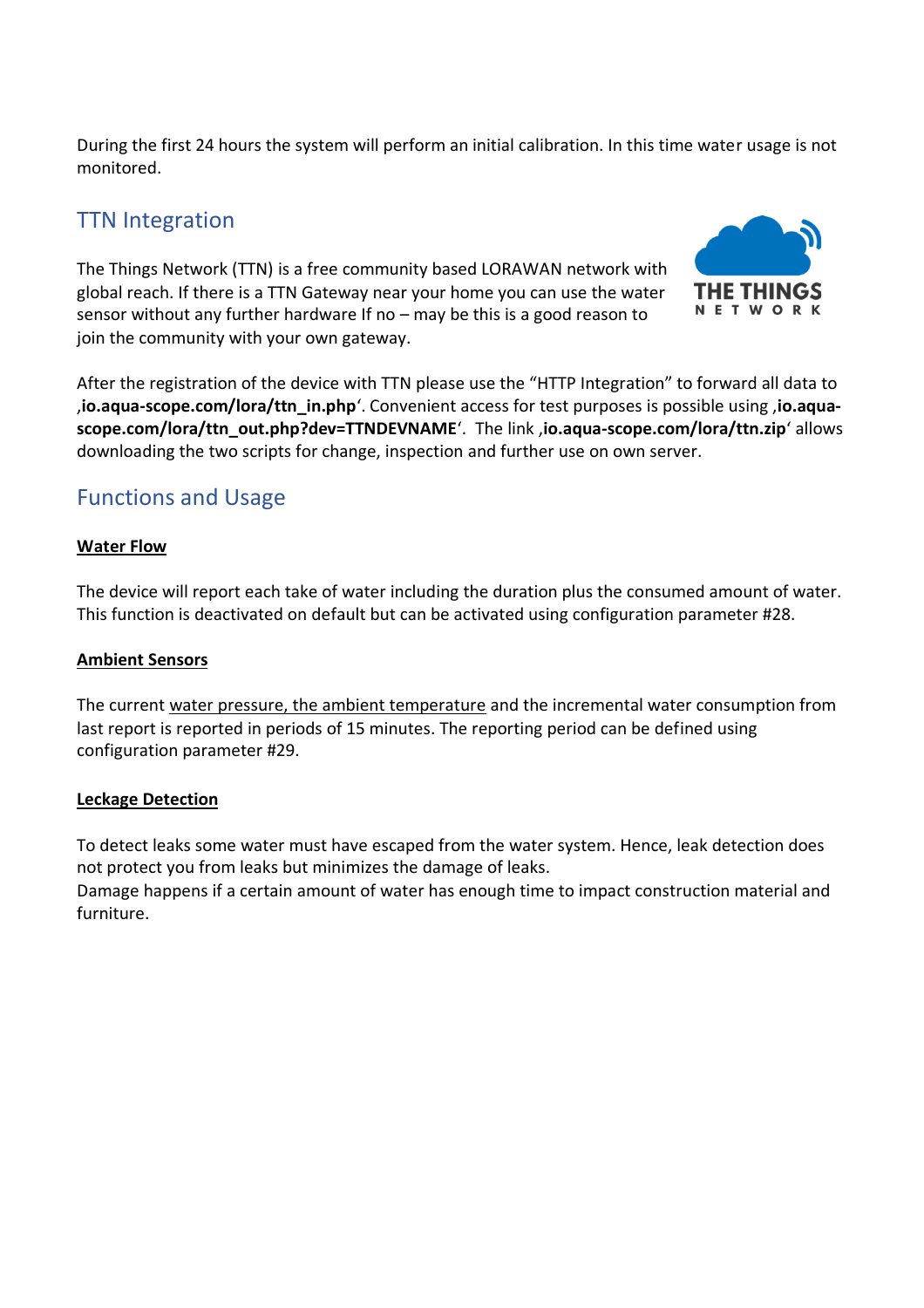

The diagram above shows the relationship between flow speed of water (in liter/minute) and the time this water flows out. The thick curve marks the area where damage will happen (about 10 liter of water, one full bucket). The required reaction time to a detected leak depends on the flow speed of the water. For micro leakages - point 1- its ok to act after few days or even weeks while a fatal burst of a pipe requires a reaction within seconds – point 2 .

Aqua-Scope uses different techniques to identify leaks in four different areas separated by their flow speed. The lines between the area are determined by calibration are frequently re-adjusted for optimal results. The four sub areas result in different alarms because the user action on these alarms may be different.

- All normal water consumers in a home limit the flow of water. Even parallel take of water will not result in flow beyond a certain level. In case the system detects a very high flow speed the usual root cause is a bursting pipe. Depending on the measured flood speed the Aqua-Scope will issue a **Heavy Flow-Alarm** after few seconds.
- The "Usage" area defines flood speeds typical for normal water takes by toilets, appliances or out of faucets. For this area there are two used defined thresholds:
	- o Max time in seconds, factory default is 900 s = 15 m, Parameter #10
	- o Max amount of water in liter, factory default is 200 liters, Parameter #11

Exceeding these thresholds will cause a **Usage-Alarm**.

- Additional protection is provided by the external wired water contact sensor, connected to one of the two sockets of the Aqua-Scope. This will recognize e.g. spill overs or other loss of water. A **Flood-Alarm** is sent out in this case.
- The most dangerous and most common type of leaks are caused by chemical reaction in the water pipe leading to small orifice, also called micro-leaks. Since these orifices are very tiny in the beginning they are usually not seen. However, these very tiny leaks indicate a much larger problem later on. The device has a built-in process to detect these small leaks. It is called Pipe-Check. It requires to shut off the water for about 3 minutes. The LoRaWAN application need to control this process by shutting off the water automatically (or advise the user to manually shut off before triggering the pipe check. The completion of the pipe check is indicated with an uplink Water Status command or in case of a problem a **Pipe-Check Alarm**. The report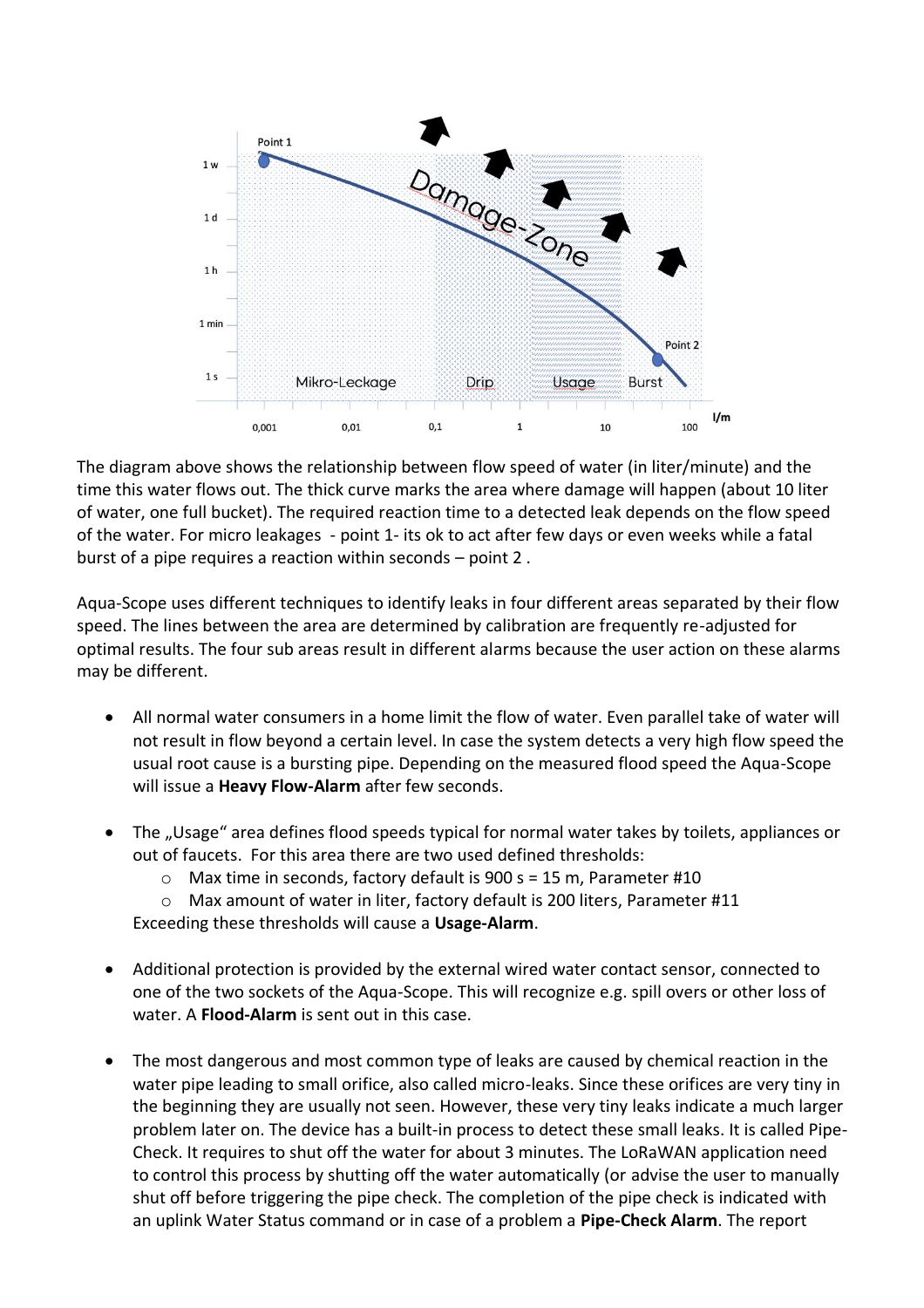includes the estimated flow of water in ml /min plus the estimated elevation of the leak relative to the elevation of the water microphone. This is the reason why the Microphone should be installed in low elevation in the home. The Pipe-Check will detect leaks as tiny as 4 ml /hour.

• The "Drip"-range defines flow speeds between about 100 ml/m and 2000 ml/m. This is still quite low, but a Pipe-Check would come too late here. Hence, this range is monitored permanently and detected leaks or dripping faucets will cause a **Drip-Alarm** within minutes.

## **Additional Monitoring**

- The system is permanently monitoring the water flow to detect typical pattern indicating a jamming toilet flap a **Jamming-Alarm** is issued.
- If the water pressure is too high the pipes may be damaged in the home. The Aqua-Scope will determine automatically the highest acceptable pressure and report an **Overpressure-Alarm** if this threshold is exceeded.
- The internal temperature sensor allows issuing a **Frost-Alarm** when a certain threshold for frost danger is hit. The factory default for this threshold is 4 °C but can be adapted using configuration parameter #11.

# Alarm and Alarm Clearing

All alarms are indicated with

- a buzzer sound on the device,
- a red LED blinking on the device,
- a LoRaWAN alarm message sent to the LoRaWAN Application Server

Alarms are cleared automatically if the reason for the alarm disappeared. Only the Flow-Alarm must be cleared by a wireless command or pushing the single button on the device even when the sensor does not have contact with water anymore.

# LED-Signals

- Green slow glowing of the LED: Normal operation, no flow of water
- Green LED fast blinking: Flow of water
- Red fast blinking: Alarm
- Red/Yellow/Green LED light up one time with beep right after power up: ongoing Pipe-Check
- Green/red blinking: Pairing with LoRaWAN still ongoing
- Sequential red LED blink: Fatal hardware error
	- o 1-time blinking: general error
	- o 2 times blinking: FLASH memory error
	- o 3 times blinking: RAM memory error
	- o 4 times blinking: ADC access error
	- o 5 times blinking: LORA access error

## PRV Impact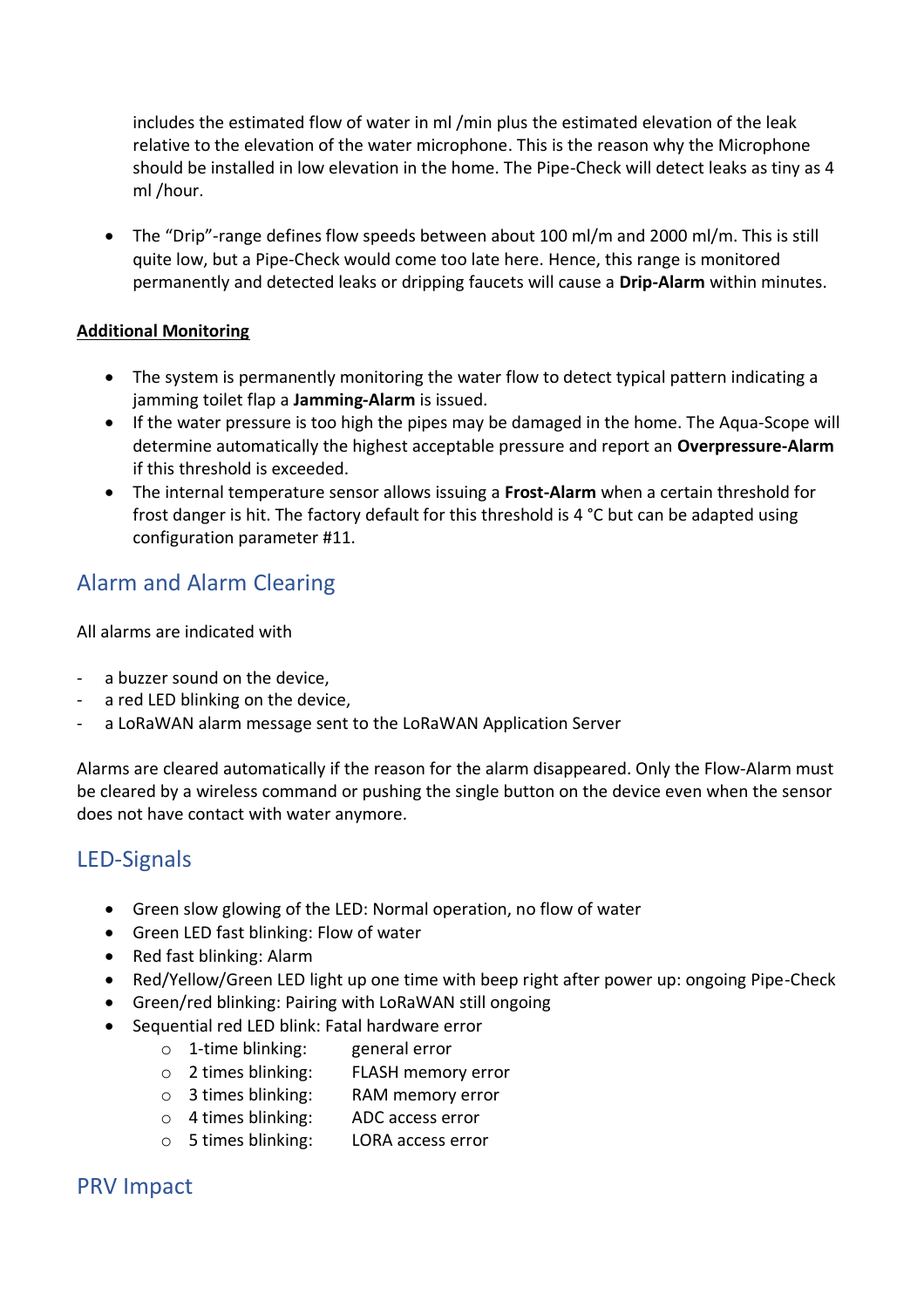The current sensor expects and installed pressure reducing valve (PRV) that is common practise in almost all European home water installations. Typically, the PRV is installed right next to the main water meter. Without PRV the Aqua-Scope is still usable but some functions are limited.

| <b>Function</b>            | <b>Without PRV</b>                      |
|----------------------------|-----------------------------------------|
| Water Usage                | Higher detection threshold of 3 Liter/m |
| <b>Pressure Monitor</b>    | No Impact                               |
| <b>Temperature Monitor</b> | No Impact                               |
| Usage Alarm                | Less precise                            |
| Jamming-Alarm              | Less precise                            |
| Flood-Alarm                | No Impact                               |
| Frost-Alarm                | No Impact                               |
| Overpressure-Alarm         | No Impact                               |
| Pipe-Check                 | No Impact                               |
| Drip-Alarm                 | Not possible                            |

# Scope of Delivery

- Aqua-Scope main device
- Aqua-Scope water microphone with 80 cm cable and audio jack
- 3/8 Inch water pipe connector
- One external water contact sensor with cable and audio jack
- USB power cable and Power supply
- 19 mm wrench to unfasten and fasten the 3/8 Inch connections of the pipe connector
- **Manual**

## Technical Data

- External Power 5V / 2 A via standard USB connector
- Wireless Connection: Lora: EU868 MHz, Spreading 7-12, TX Power 16 dBm, RX Sensitivity: 147 dBm @ 300 bps, Class A
- Water Pressure Sensor:
	- o Range: 0 … 1000 kPa (10 bar)
	- o Overload: 150 %
	- o Connection: G ¼ " female
	- o Precision: < 1 % dynamically
- Water Flow Sensitivity:
	- o With PRV: < 250 ml /m
	- o Without PRV: < 2000 ml / m
	- o Micro Leakage Detection: < 4ml/h
- Dimensions: Diameter = 66mm, Height = 20 mm
- Weight: 50 gr.
- User Interface: 3 color LED, single touchless button
- Temperature Range: 20 °C ... + 40°C

## Technical Support

Connecting to the water system: The Aqua-Scope is supplied with a connector suitable for European 3/8 Inch water connectors on edge valves. If you do not find a proper connector next to a toilet or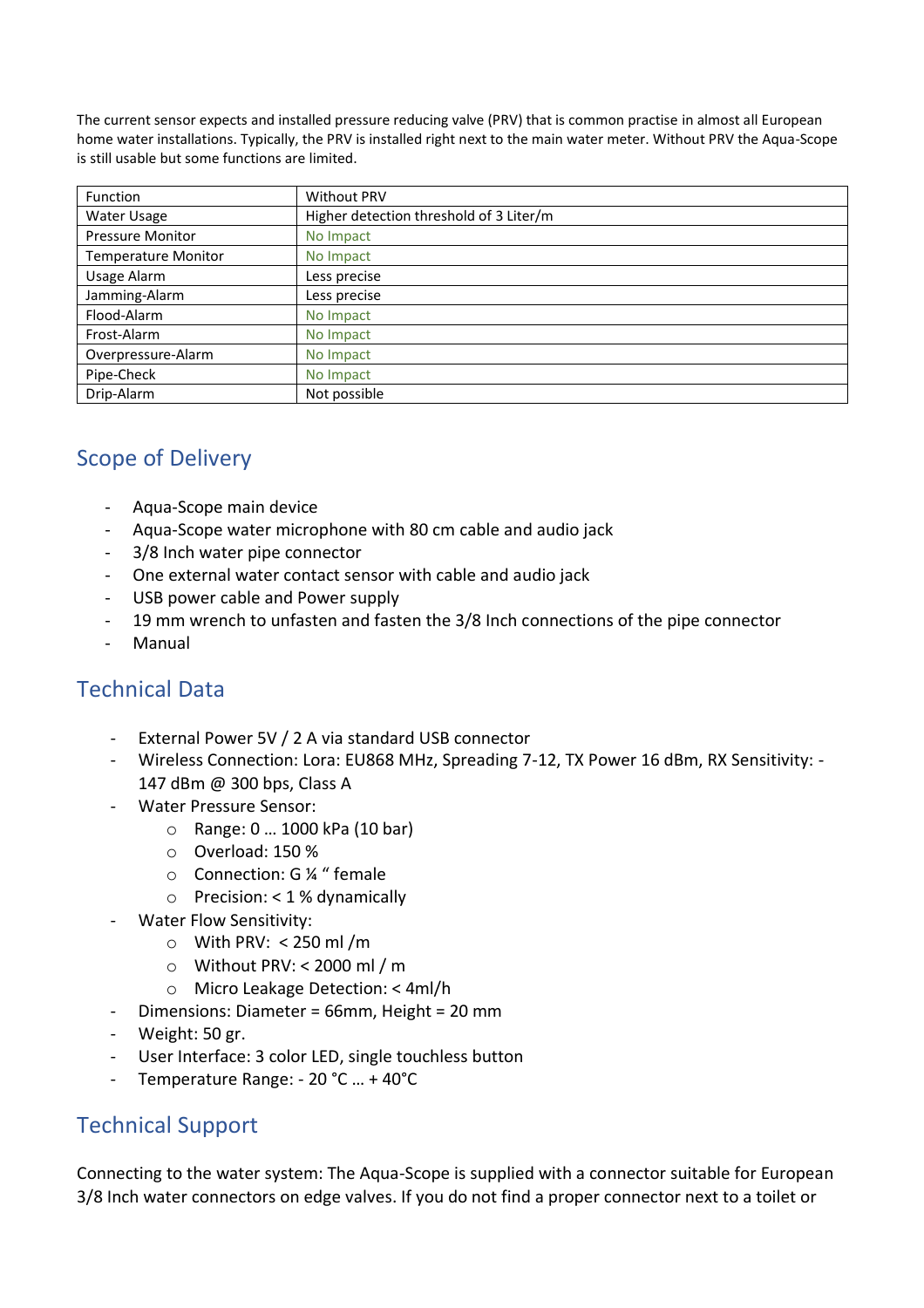below the sink and you do not find any opening to connect a ¼ inch water sensor please contact our support at [support@aqua-scope.com](mailto:support@aqua-scope.com) for further advise.

## LoRaWAN Payloads and Functions

#### General:

The payload protocol uses simple a single byte commands followed by a command-specific number of additional bytes. The payload can daisy-chain multiple commands.

#### Packets Uplink (from Sensor to Server)

Version Report 0x03 – HW – SW\_MSB – SW\_BYTE2 - SW\_BYTE3 - SW\_LSB (6 Bytes)

This command reports the version of the device. It is sent unsolicited as first command during boot up and as reply to downlink command 'Version Get'. HW is a single byte indicating the version of the hardware, the 32-Bit SW value is the version of the firmware representing the compile date. Example: 0x03 0x05 0x00 0x03 0x10 0xdd => Device Hardware Version 5, Firmware 200925 (firmware was created on 25<sup>th</sup> of September 2020)

Configuration Report: 0x04 – IDX – VAL\_LSB – VAL\_MSB (4 Byte)

This command reports a configuration parameter of the device: IDX is the number of the configuration parameter. The 16 Bit VAL is the parameter itself. Configuration parameters are always 16 Bit Values. The table below describes the configuration parameters and its values.

Sensor Report: 0x06 – ID – VAL\_MSB - VAL\_LSB (4 Bytes)

This command reports sensor values. The ID indicates the sensor type and defines the format of the 16-Bit VAL

- 0x01: Temperature: VAL is temperature in 1/10 °C (\*). Example: 0x06 0x01 0x20 0x20 => Temperature 0x00CD =  $205 = 20.5$  C.
- 0x10: Water Pressure: VAL is unsigned water pressure in mBar (\*). Example: 0x10 0x011 0x0D 0x48 => Pressure  $0x0D48 = 3400 = 3.4$  Bar.
- 0x11: Water Consumption: VALUE is water consumption in Liters since last report (\*).

Water Status Report: 0x07 - STATE - VAL1\_MSB – VAL1\_LSB - VAL2\_MSB – VAL2\_LSB (6 Bytes)

This command reports every single water flow event and the result of a Pipe-Check. STATE contains the status of the operation and defines the meaning of the two 16-bit values.

- 1: Water Flow complete, VAL1 contains the duration of the water flow in seconds, VAL 2 contains the amount of water consumed in Liter (\*). The amount of water can be adjusted using a correction value of calibration parameter #16 (PRV present) or #26 (no PRV present).
- 2: Pipe-Check completed without Alarm. VAL1 contains the pressure decay, VAL 2 is the water pressure at the end of the Pipe-Check. (\*)
- 3: Pipe-Check completed with Alarm. VAL1 contains the estimated water loss in ml/h (\*), VAL 2 contains the estimated position of the leak in meters above the position of the Aqua-Scope microphone.
- 4: Pipe-Check aborted because of unexpected regular water use. VAL1 and VAL2 have no meaning.
- 5: Pipe-Check aborted because of preparation of hot water. During this time it is not possible to perform a Pipe-Check. VAL1 and VAL2 have no meaning.

Logging  $0x08 - V1 - V2 - V3$ 

This command is used to send certain logs to the server. V1 defines log event, V2 and V3 may add certain logging values.

- 1: Device in Factory Default
- 2: Pressure Sensor Lost
- 3: Pressure Sensor reconnected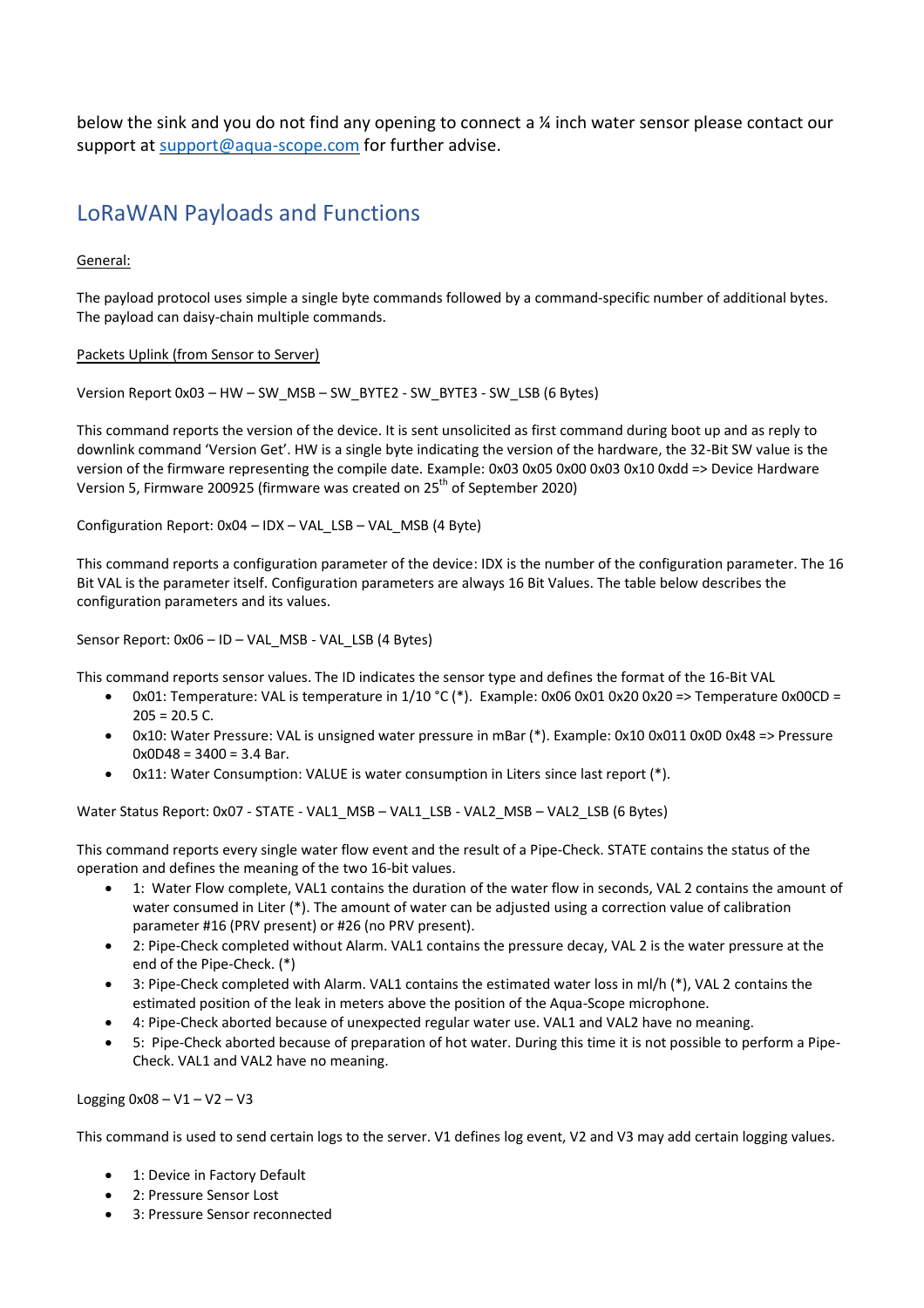- 4: Quick Calibration done, V2 = average pressure in mBar, V3 = average noise in mBar
- 5: Standard Calibration done, V2 = average pressure in mBar, V3 = average noise in mBar
- 6: Long Term Calibration, V2 = average pressure in mBar, V3 = average noise in mBar
- 7: Pressure Reduction Valve Detection: V2 = 1, PRV present, V2 = 0, no PRV

Alarm Report: 0x0b – STATE – TYPE - VAL\_MSB – VAL\_LSB (5 Bytes)

This command reports starts and end of alarms. The STATE-Byte indicate the status of the alarm (0x01 = active, 0x00 = inactive). The TYPE Byte indicates the type of alarm and defines the content of the 16 Bit VAL.

- 0x01: Flow: Water sensor recognized water, VAL is 0x01 or 0x00.
- 0x02 Freeze: Ambient temperature dropped below threshold. VAL is actual temperature.
- 0x03: Usage: Usage exceeds threshold or max. time or max water flow. VAL is the time in s.
- 0x04: Heavy Flow: Unusual heavy water flow, usually indicates a pipe burst. VAL is an estimation of the water loss in mLiter/min (\*).
- 0x05: Jamming: A jamming toilet flap is detected. The value is 0x00.
- 0x06: Overpressure: Water pressure exceeds the calibrated maximum water pressure. The threshold can be changed in configuration parameter #6. VAL is the measures pressure value.
- 0x07: Drip:
- 0x08: Pipe-Check Result: VAL\_MSB is an indicator for the estimated loss of water in milliliters/hour. VAL\_LSB is an indicator for the estimated height of the location of the micro leakage measured from the height of the sensor in the home.

#### Packets Downlink (from Server to Sensor)

System Commands 0x01 – CMD (2 Byte)

This command sends a system command to the devices. CMD defines the type of command:

- CMD = 0x01: System restart
- CMD = 0x02: System Reset back to factory default
- CMD = 0x03: Start Pipe-Check. The behavior of the Pipe-Check can be defined in configuration parameters.

Version Get 0x03 (1 Byte)

This command calls for a Version Report sent upstream

Configuration Set 0x04 – IDX – VAL\_LSB – VAL\_MSB (4 Byte)

This command allows to set configuration parameters of the device: IDX is the number of the configuration parameter. The 16 Bit VAL is the parameter itself. Configuration parameters are always 16 Bit Values. The table below describes the configuration parameters and its values.

Alarm Clear 0x0b – TYPE (2 Byte)

This command clears an alarm. TYPE is the type of alarm to be cleared. Type = 0 clears all active alarms. For other types of alarm to be clears please refer to the uplink command 0x0b.

Configuration Get 0x14 – IDX (2 Byte)

This command allows to read the configuration value IDX. The device will respond with an upstream command Configuration Report

(\*) The scale of this report can be changed into US metrics using configuration command # 18.

#### Configuration-Parameters:

| Id<br>ault<br>11 ו<br>JP<br>ושו י |
|-----------------------------------|
|-----------------------------------|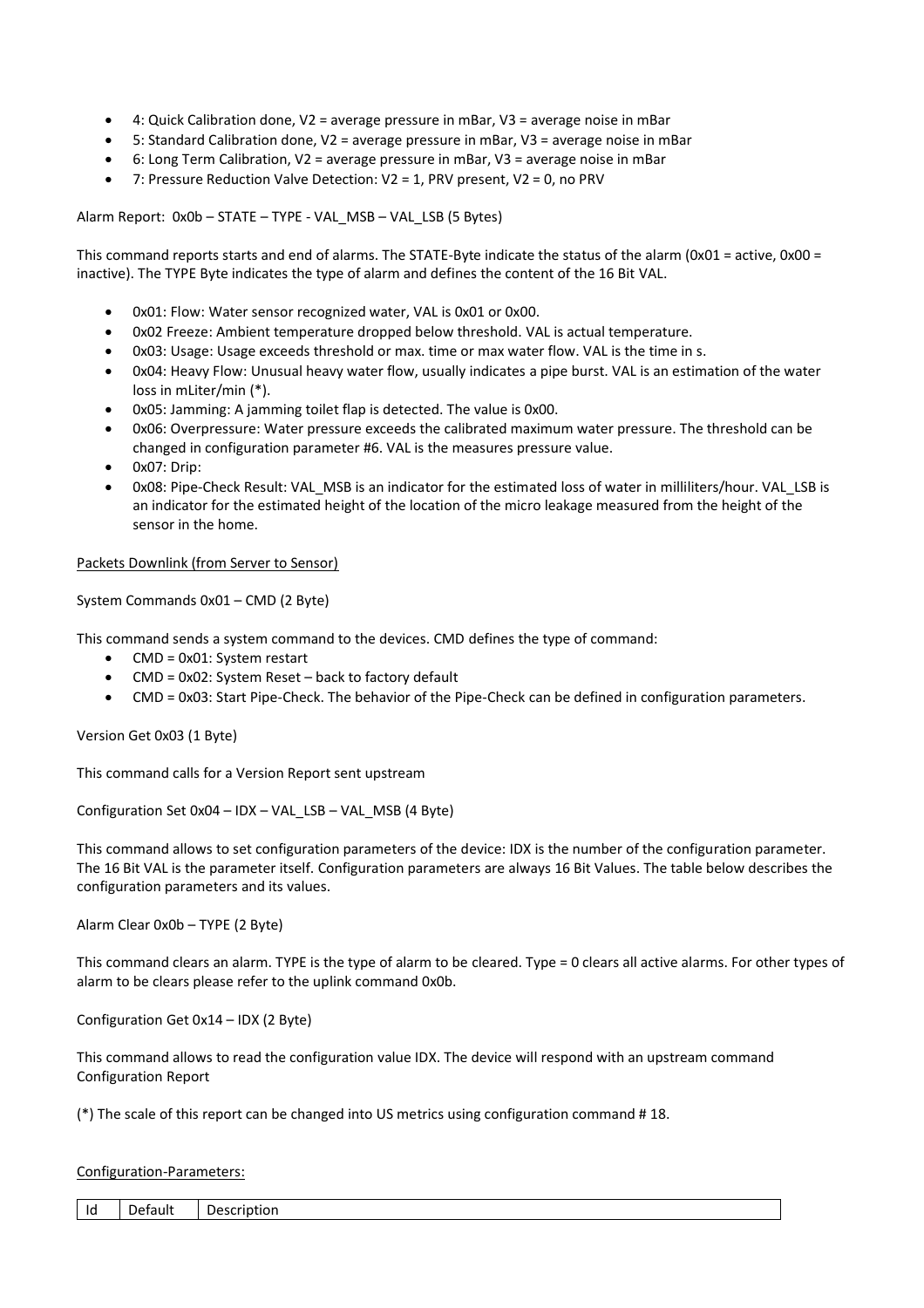| 3  | 0        | Defines if individual Flow Info is sent. $1 = on$ , $0 =$ default = off |
|----|----------|-------------------------------------------------------------------------|
| 5  | nn       | Pressure set by PRV in mBar, determined by calibration                  |
| 6  | nn       | Over-Pressure warm threshold in mBar, determined by calibration         |
| 8  | nn       | Under-Pressure warn threshold in mBar, determined by calibration        |
| 11 | 40       | Temperature Threshold for frost alarm IN 1/10, default is 4 °C          |
| 13 | 240      | Duration of Pipe-Check in seconds, default is 4 minutes                 |
| 9  | 200      | Threshold to detect Jamming (time for 10 events), default = 200 s.      |
| 10 | 900      | Threshold for flow time to cause alarm, default is 600 sec.             |
| 11 | 200      | Threshold for water flow to cause alarm, default is 200 Liter           |
| 16 | 1000     | Correction factor for liter displays, Default = 1000, impacts linear    |
| 17 | 1000     | Correction factor for liter displays, Default = 1000, impacts linear    |
| 18 | $\Omega$ | Scales, bitmapped. Bit 1: °F/°C Bit 2: Gallon/Liter, Bit 3: PSi/Bar,    |
|    |          | $0$ = Metric Scales, $1$ = US Scales, default 0x00                      |
| 19 | nn       | PRV present, determined by calibration, 0=unknown, 1=PRV, 2=No PRV      |
| 29 | 900      | Report Interval for Temperature, etc. in s.                             |

## Information related to Drinking Water Directive EU 98/83/EC

The T-Piece needed to install the Aqua-Scope Mic is subject to the European Drinking Water Directive: The used material CW509L which is in the approved list of materials of the German Environment Agency (UBA) in the version from May 14<sup>th</sup>, 2020 under section 2.1.3.1.

## **Contact**

Should you encounter any problem, please give us an opportunity to address it before returning this product. Please check our website www.aquascope.com and particularly the support section for answers and help. You can also send a message to info@aqua-scope.com

While the information in this manual has been compiled with great care, it may not be deemed an assurance of product characteristics. Aqua-Scope shall be liable only to the degree specified in the terms of sale and delivery. The reproduction and distribution of the documentation and software supplied with this product and the use of its contents is subject to written authorization from Aqua-Scope. We reserve the right to make any alterations that arise as the result of technical development.

Phone: +372 (0) 6248002 eMail: info@aqua-scope.com Web[: www.aqua-scope.com](http://www.aqua-scope.com/)

 $\epsilon$ 

# Declaration of Conformity

Aqua-Scope Technology OÜ, Sakala 7-2, 10141 Tallinn, Republic of Estonia. The radio emitting device works on frequency 869 MHz with output power of 4 dBm. (2.5 mW) and on 2.4 GHz

Български С настоящото Aqua-Scope Technology OÜ декларира, че този тип радиосъоръжение BVSZWE е в съответств ие с Директива 2014/53/ЕС. Цялостният текст на ЕС декларацията за съответствие може да се намери н а следния интернет адрес: <u>[www.aqua-scope.com/ce](http://www.te.com/hirschmann-mobility/red)</u> Čeština Tímto Aqua-Scope Technology OÜ prohlašuje, že typ rádiového zařízení BVSZWE je v souladu se směrnicí 2014/53/EU. Úplné znění EU prohlášení o shodě je k dispozici na této internetové adrese: [www.aqua-scope.com/ce](http://www.te.com/hirschmann-mobility/red) Dansk Hermed erklærer Aqua-Scope Technology OÜ, at radioudstyrstypen BVSZWE er i overensstemmelse med direktiv 2014/53/EU. EUoverensstemmelseserklæringens fulde tekst kan findes p følgende internetadresse: [www.aqua](http://www.te.com/hirschmann-mobility/red)[scope.com/ce](http://www.te.com/hirschmann-mobility/red) Deutsch Hiermit erklärt Aqua-Scope Technology OÜ, dass der Funkanlagentyp BVSZWE der Richtlinie 2014/53/EU entspricht. Der vollständige Text der EUKonformitätserklärung ist unter der folgenden Internetadresse verfügbar: [www.aqua-scope.com/ce](http://www.te.com/hirschmann-mobility/red) Eesti Käesolevaga deklareerib Aqua-Scope Technology OÜ, et kesolev raadioseadme tp BVSZWE vastab direktiivi 2014/53/EL nuetele. ELi vastavusdeklaratsiooni tielik tekst on kttesaadav jrgmisel internetiaadressil: [www.aqua-scope.com/ce](http://www.te.com/hirschmann-mobility/red) English Hereby, Aqua-Scope Technology OÜ declares that the radio equipment type BVSZWE is in compliance with Directive 2014/53/EU. The full text of the EU declaration of conformity is available at the following internet address: [www.aqua-scope.com/ce](http://www.te.com/hirschmann-mobility/red) Español Por la presente, Aqua-Scope Technology OÜ declara que el tipo de equipo radioeléctrico BVSZWE es conforme con la Directiva 2014/53/UE. El texto completo de la declaracin UE de conformidad está disponible en la direccin Internet siguiente: www.aqua-scope.com/ce Ελληνικά Με την παρούσα ο/η Aqua-Scope Technology OÜ, δηλώνει ότι ο ραδιοεξοπλισμόςBVSZWE πληροί την οδηγία 2014/53/ΕΕ. Το πλήρες κείμενο της δήλωσης συμμόρ φωσης ΕΕ διατίθεται στην ακόλουθη ιστοσελίδα στο διαδίκτυο: [www.aqua-scope.com/ce](http://www.te.com/hirschmann-mobility/red) Français Le soussigné, Aqua-Scope Technology OÜ, déclare que l'équipement radioélectrique du type BVSZWE est conforme la directive 2014/53/UE. Le texte complet de la déclaration UE de conformité est disponible l'adresse internet suivante: www.aqua-scope.com/ce Hrvatski Aqua-Scope Technology OÜ ovime izjavljuje da je radijska oprema tipa BVSZWE u skladu s Direktivom 2014/53/EU. Cjeloviti tekst EU izjave o sukladnosti dostupan je na sljedećoj internetskoj adresi: www.aquascope.com/ce Italiano Il fabbricante, Aqua-Scope Technology OÜ, dichiara che il tipo di apparecchiatura radio BVSZWE conforme alla direttiva 2014/53/UE. Il testo completo della dichiarazione di conformit UE disponibile al seguente indirizzo Internet: [www.aqua-scope.com/ce](http://www.te.com/hirschmann-mobility/red) Latviešu Ar šo Aqua-Scope Technology OÜ deklarē, ka radioiekārta BVSZWE atbilst Direktīvai 2014/53/ES. Pilns ES atbilstības deklarācijas teksts ir pieejams šādā interneta v ietnē: www.aqua-scope.com/ce Lietuvių Aš, Aqua-Scope Technology OÜ, patvirtinu, kad radijo įrenginių tipas BVSZWE atitinka Direktyvą 2014/53/ES.